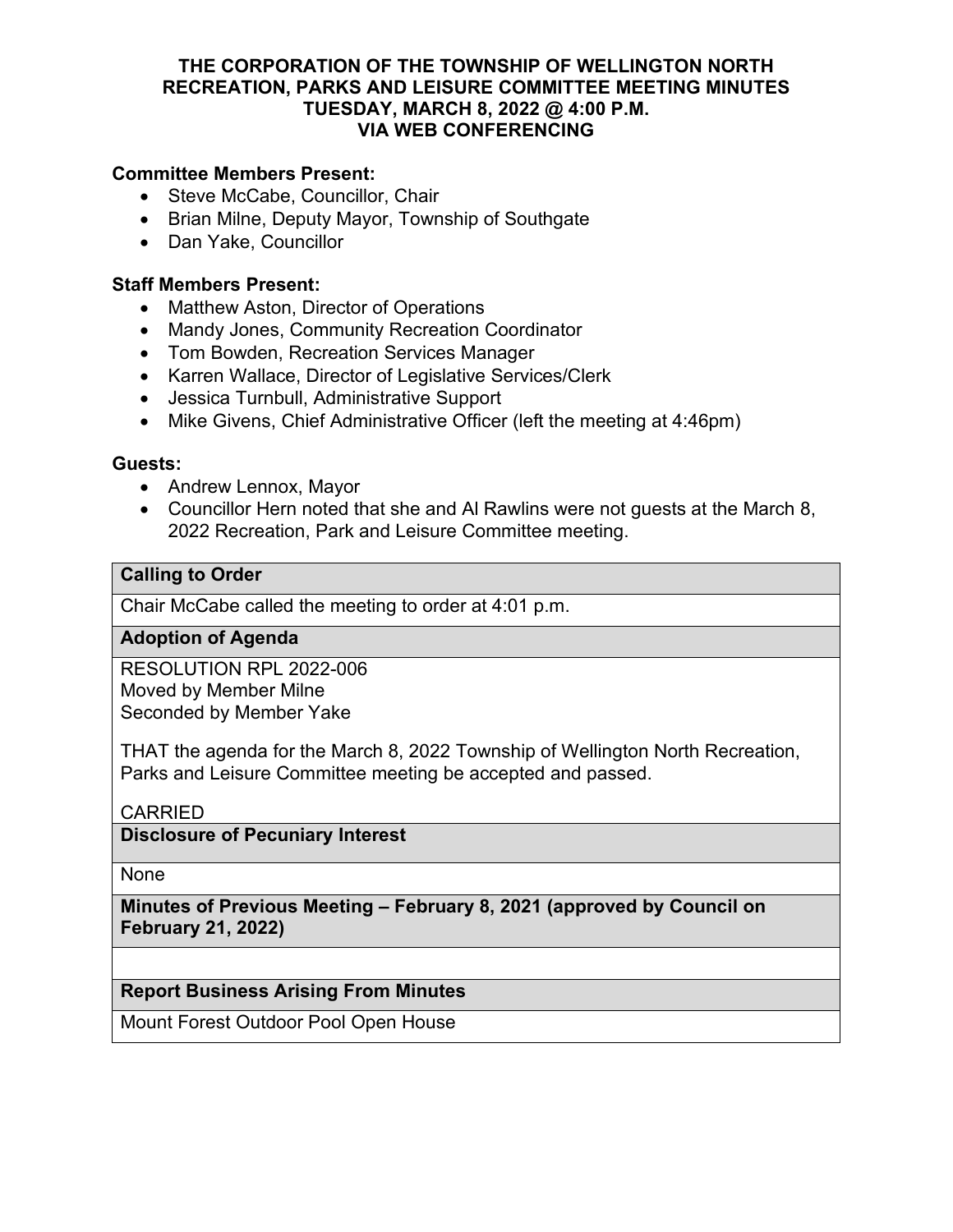Wednesday, March 23, 2022 5:30 – 7:00pm Mount Forest & District Sports Complex Lower Leisure Hall

The Director of Operations (DOO) advised the open house for the new Mount Forest outdoor pool is scheduled for March 23<sup>rd,</sup> in person, at the Mount Forest & District Sports Complex. Three concepts will be presented to the community, including amenities that require additional fundraising such as turf, sunshades, climbing walls, etc. A survey will be provided at the Open House, as well as on the township website, for the public to provide feedback.

The CAO clarified that some of the amenities in the concepts will not happen unless they are fundraised for, this is consistent with the conversations had with the fundraising committee.

Member Yake asked when the Township will know what will be required for fundraising. The DOO explained that staff are in the process of soliciting public consultation and indicated the township would replicate the current pool. Once the public consultation is completed, a recommendation will be made to Council who will then make the final decision on design and costs.

Member Milne inquired if Wellington North will be asking for financial contributions for the pool from neighbouring municipalities and if so, would those contributions go to Wellington North rebuild costs or amenities that are being fundraised.

Mayor Lennox concurred with Member Yake in that Wellington North needs to commit to the amount they will contribute and amount needed to be fundraised. Mayor Lennox added that conversations are needed regarding what the Township believes is the appropriate way to proceed and to determine if there will be naming rights permitted, dedicate change rooms, and what happens to beneficiaries for that fundraising.

Member Milne stated the Township needs set goals and learn from the Mount Forest Sports Complex project process.

The CAO suggested council sit down and establish next steps, the goal for the fundraising committee, and where to put dollars from neighboring communities after gauging the community drive and engagement.

## **Deputation**

None

#### **Ad Hoc Committee Updates**

Mount Forest Aquatics Ad-Hoc Advisory Committee Meeting of February 8, 2022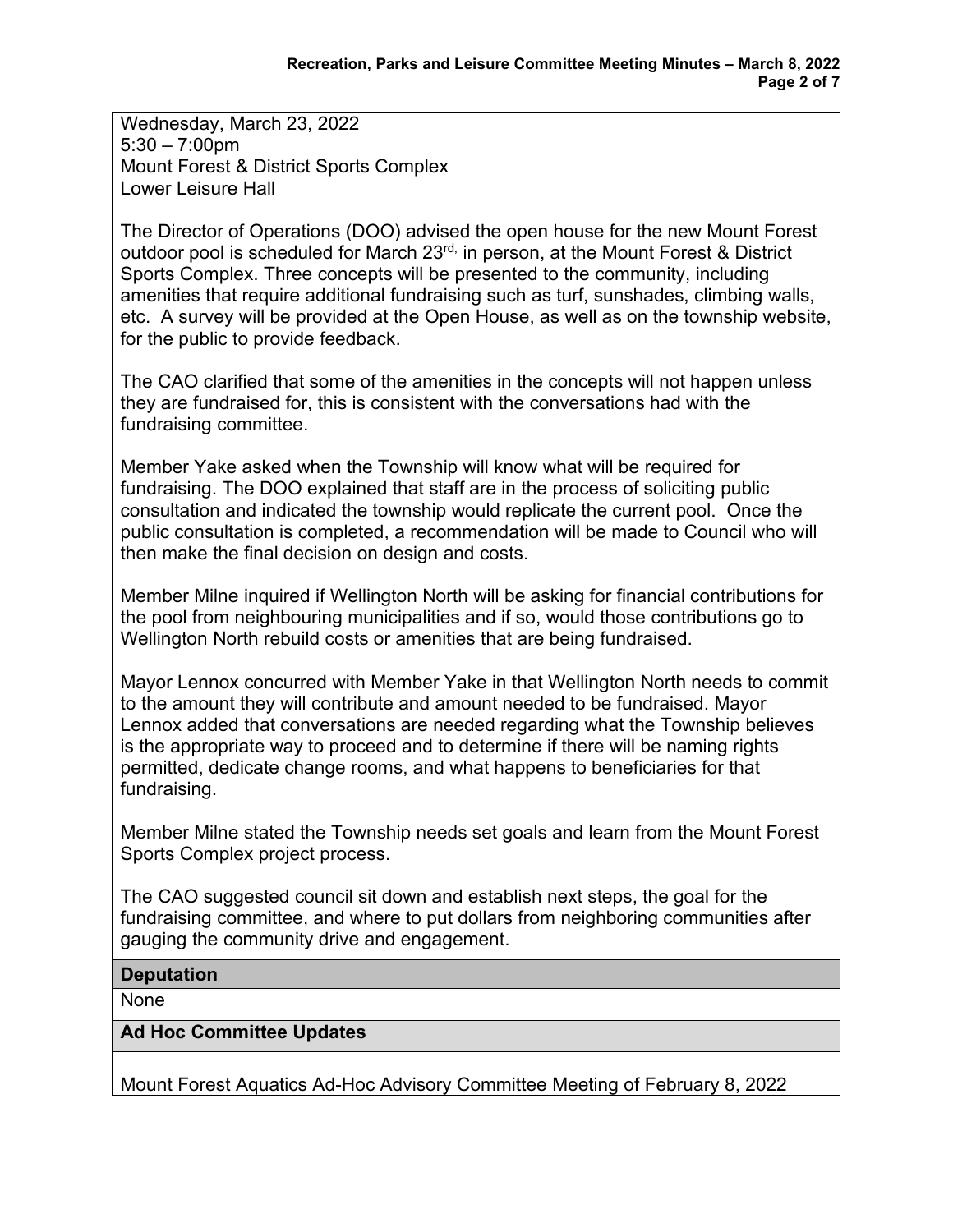RESOLUTION RPL 2022-007 Moved by Member Yake Seconded by Member Milne THAT the Recreation, Parks and Leisure Committee receive for information the minutes of the February 8, 2022, Mount Forest Aquatics Ad-Hoc Advisory Committee meeting. THAT the Recreation, Parks and Leisure Committee recommend Ray Tout be appointed as Committee Treasurer for the Mount Forest Aquatics Ad Hoc Advisory Committee.

CARRIED

The DOO advised the Aquatics Committee that a bank account is being set up for the Committee with an appointed treasurer which will give them some autonomy. Twosignatures will be required for cheques to be authorized.

RESOLUTION RPL 2022-008

Moved by Member Milne

Seconded by Member Yake

Mount Forest Aquatics Ad-Hoc Advisory Committee Meeting of March 1, 2022 THAT the Recreation, Parks and Leisure Committee receive for information the minutes of the March 1, 2022, Mount Forest Aquatics Ad-Hoc Advisory Committee meeting.

**CARRIED** 

## **Reports**

RPL 2022-002 Award of Ice Resurfacer

RESOLUTION RPL 2022-009

Moved by Member Yake Seconded by Member Milne

THAT the Recreation, Parks and Leisure Committee receive Report RPL 2022-002 award for the replacement of the ice resurfacing machine;

AND FURTHER THAT Committee recommend the Council of the Township of Wellington North award of this project to Resurfice Corp. at a cost of \$92,700 plus applicable taxes;

AND FURTHER THAT Committee recommend the Council of the Township of Wellington North authorize the Director of Operations, or their designate, sign any necessary agreements in order to make this purchase;

AND FURTHER THAT Committee recommend the Council of the Township of Wellington North waive the requirement for a competitive process as detailed within the Township's purchasing and procurement policy.

CARRIED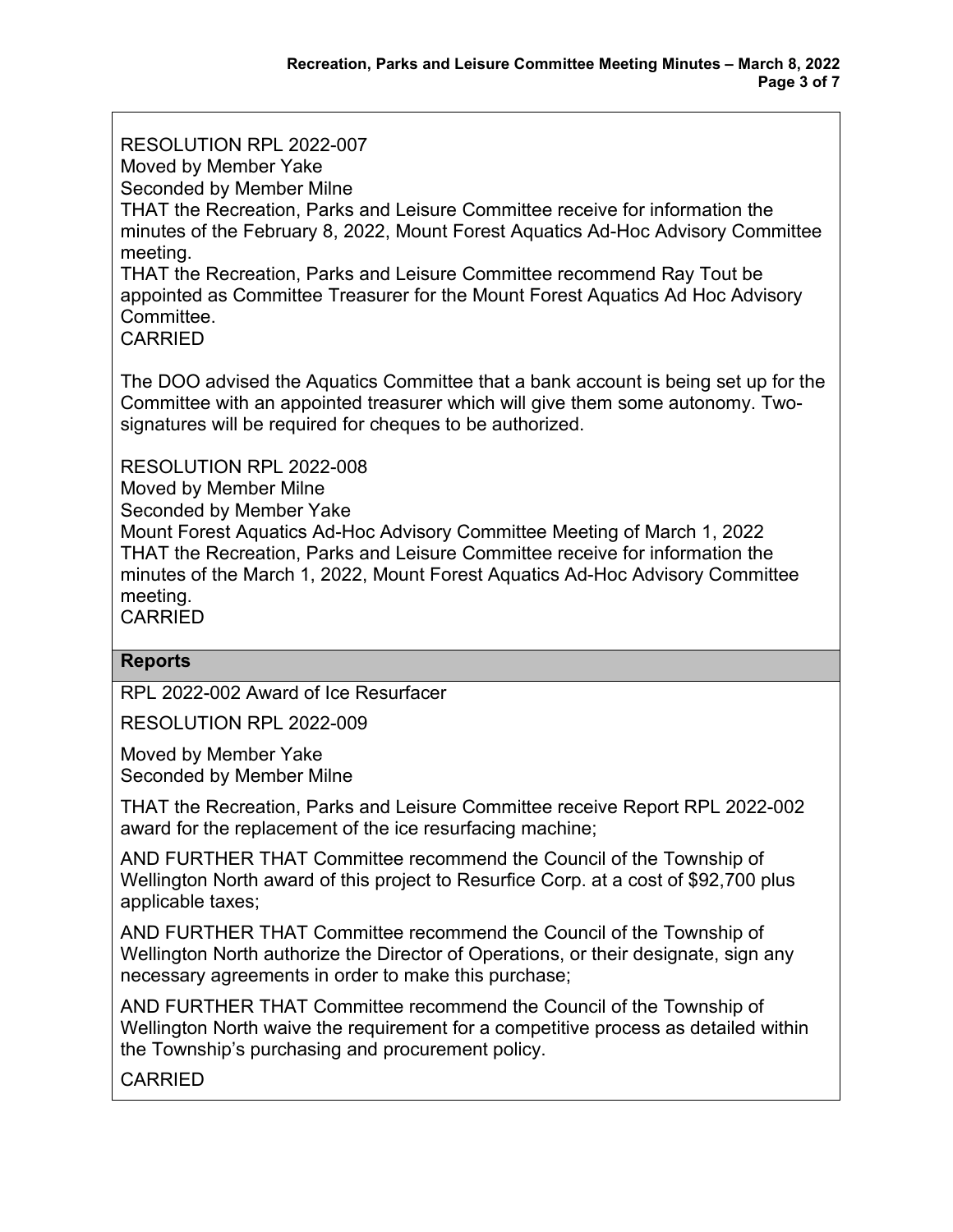The DOO explained that the township has a long-standing relationship with Olympia and that working with the same supplier at both facilities is beneficial for interchanging spare parts and minimizing travel costs for repairs and replacements.

The Mayor asked if there were any informal inquiries made by competitors to make sure Olympia is continuing to be in a competitive position in the market place. The RSM answered that Zamboni is the only other competitor. They are located in Brampton with the cost being similar, just a different style of machine and further away to service equipment. The Mayor added that he is supportive of the process and wants to ensure investigating was done in a way to support the decision being proposed.

Chair McCabe asked if there is advertising on the ice resurfacers and how we sell advertising. The RSM answered that there is an agreement with a local realtor on the Mount Forest machine which brings in approximately \$1,500 per year.

OPS 2022-009 Changes in Recreation

RESOLUTION RPL 2022-010

Moved by Member Yake Seconded by Member Milne

THAT the Recreation, Parks and Leisure Committee receive Report OPS 2022-009 being a report on proposed changes within the recreation team;

AND FURTHER THAT Committee recommend Council of the Township of Wellington North direct staff to create a new, full-time, permanent role within recreation with duties including landscaping, trail maintenance and arena coverage and begin recruitment immediately.

AND FURTHER THAT Committee direct staff to draft a letter of thanks to Martins TLC for the Chair to sign on behalf of the Recreation, Parks and Leisure Committee.

# CARRIED

The DOO explained that there has been a long-standing relationship with Martins TLC related to yard maintenance in Mount Forest.

The DOO explained that the addition of an FTE will be a service level increase as staff will be able to focus on flower beds and trail maintenance etc. Member Milne expressed that he believes that there is more to it when hiring a new employee, such as the need to purchase new equipment as well as well as operating costs. Member Milne also added that he would rather see a process to see if there is a contractor that could do this service and the enhancements and compare that to hiring a new employee.

# **Items for Consideration**

Letters of Correspondence

• Arthur Seniors Centre, dated February 23, 2022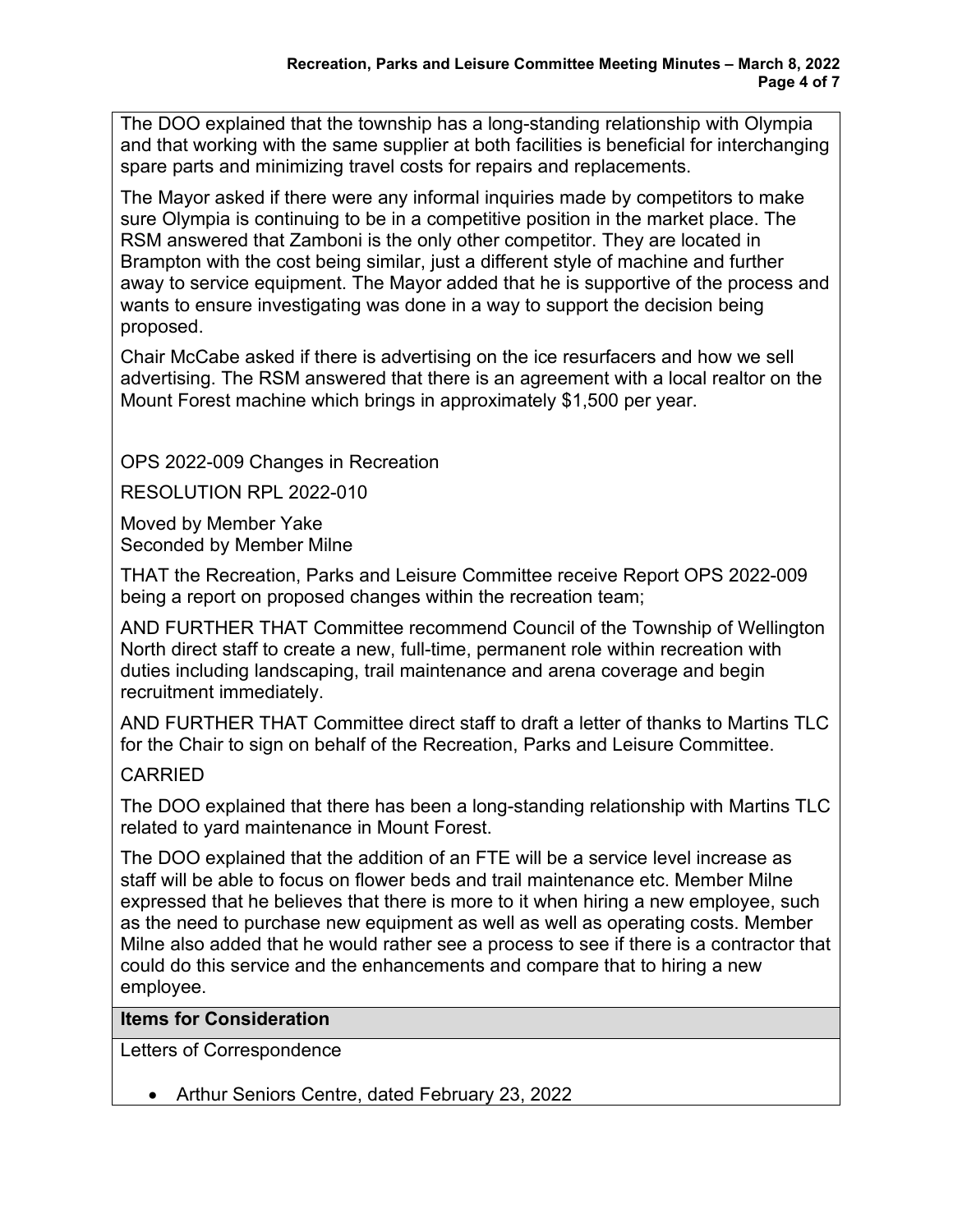• Damascus Community Hall, dated February 23, 2022

## RESOLUTION RPL 2022-011

Moved by Member Yake

Seconded by Member Milne

THAT the Recreation, Parks and Leisure Committee receive for information the letters of correspondence with the Arthur Seniors Centre and Damascus Community Hall dated February 23, 2022.

CARRIED

The DOO explained that letters of correspondence were sent to the Arthur Seniors Centre and Damascus Community Hall to inform those memberships that the Provincial COVID-19 restrictions are lifting as of March 1<sup>st.</sup> The Arthur Seniors Centre will begin paying monthly rent to the Township again and will continue to require vaccine certification prior to entry. The Damascus Community Hall will also be reopening without a vaccine certification requirement.

Letters of Correspondence

- Mount Forest Lions Club, dated February 25, 2022
- Township of Southgate, dated February 25, 2022
- Township of West Grey, dated February 25, 2022

RESOLUTION RPL 2022-012

Moved by Member Milne

Seconded by Member Yake

THAT the Recreation, Parks and Leisure Committee receive for information the letters of correspondence with the Mount Forest Lions Club, Township of Southgate and the Township of West Grey dated February 25, 2022. CARRIED

Mount Forest Lions Pet Value Guide Dog Walk

RESOLUTION RPL 2022-013

Moved by: Member Yake

Seconded by: Member Milne

THAT the Recreation, Parks and Leisure Committee receive for information the letter of correspondence from the Mount Forest Lions Club regarding the Pet Value Guide Dog Walk;

AND FURTHER THAT Committee endorse this event being held at the Lion Bill Moody Playground and Park on May 29, 2022. CARRIED

## **Roundtable**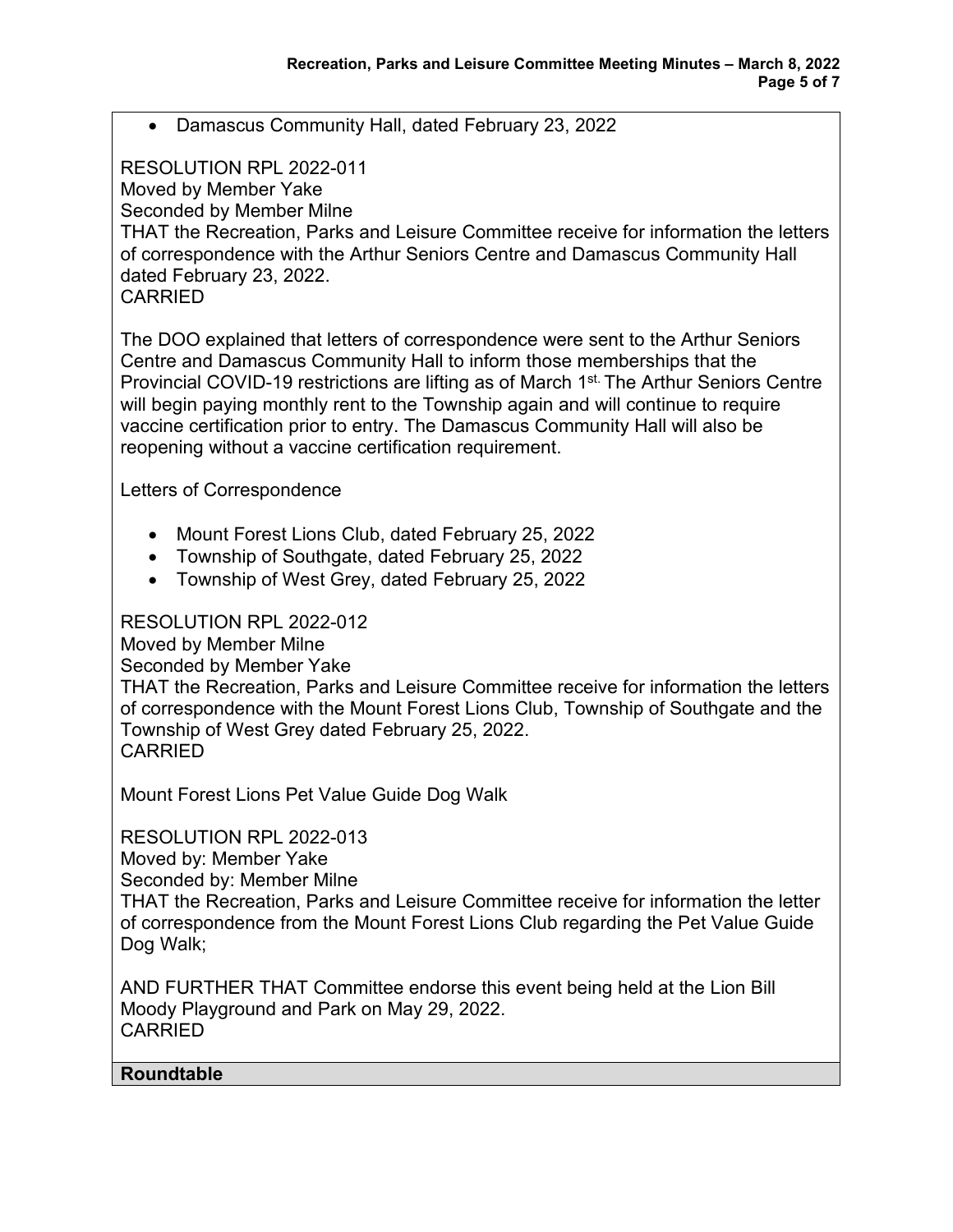Member Yake stated that the Township needs to move forward with the pool.

The RSM shared a visual image of the proposed renovations to the Mount Forest & District Sports Complex to add additional office space. These designs are in the preliminary stages.

#### **Closed Session**

The meeting is closed pursuant to Section 239 (2) of the Municipal Act, 2001, specifically:

(b) personal matters about an identifiable individual, including municipal or local board employees;

RESOLUTION RPL 2022-014

Moved by: Member Yake

Seconded by: Member Milne

THAT the Recreation, Parks and Leisure Committee of the Corporation of the Township of Wellington North go into a meeting at 5:17p.m. that is closed to the public under subsection 239 (2) of the Municipal Act, 2001, specifically:

(b) personal matters about an identifiable individual, including municipal or local board employees

CARRIED

1. REPORTS

• Verbal Report, Director of Operations, personnel matters

2. REVIEW OF CLOSED SESSION MINUTES

• December 7, 2021

3. RISE AND REPORT FROM CLOSED MEETING SESSION

RESOLUTION RPL 2022-015

Moved by: Member Yake

Seconded by: Member Milne

THAT the Recreation, Parks and Leisure Committee of the Corporation of the Township of Wellington North rise from a closed meeting session at 5:38 pm CARRIED

RESOLUTION RPL 2022-016 Moved by: Member Milne Seconded by: Member Yake THAT the Recreation, Parks and Leisure Committee of the Corporation of the Township of Wellington North receive the verbal report from the Director of Operations regarding personnel matters;

RESOLUTION RPL 2022-017 Moved by: Member Yake Seconded by: Member Milne